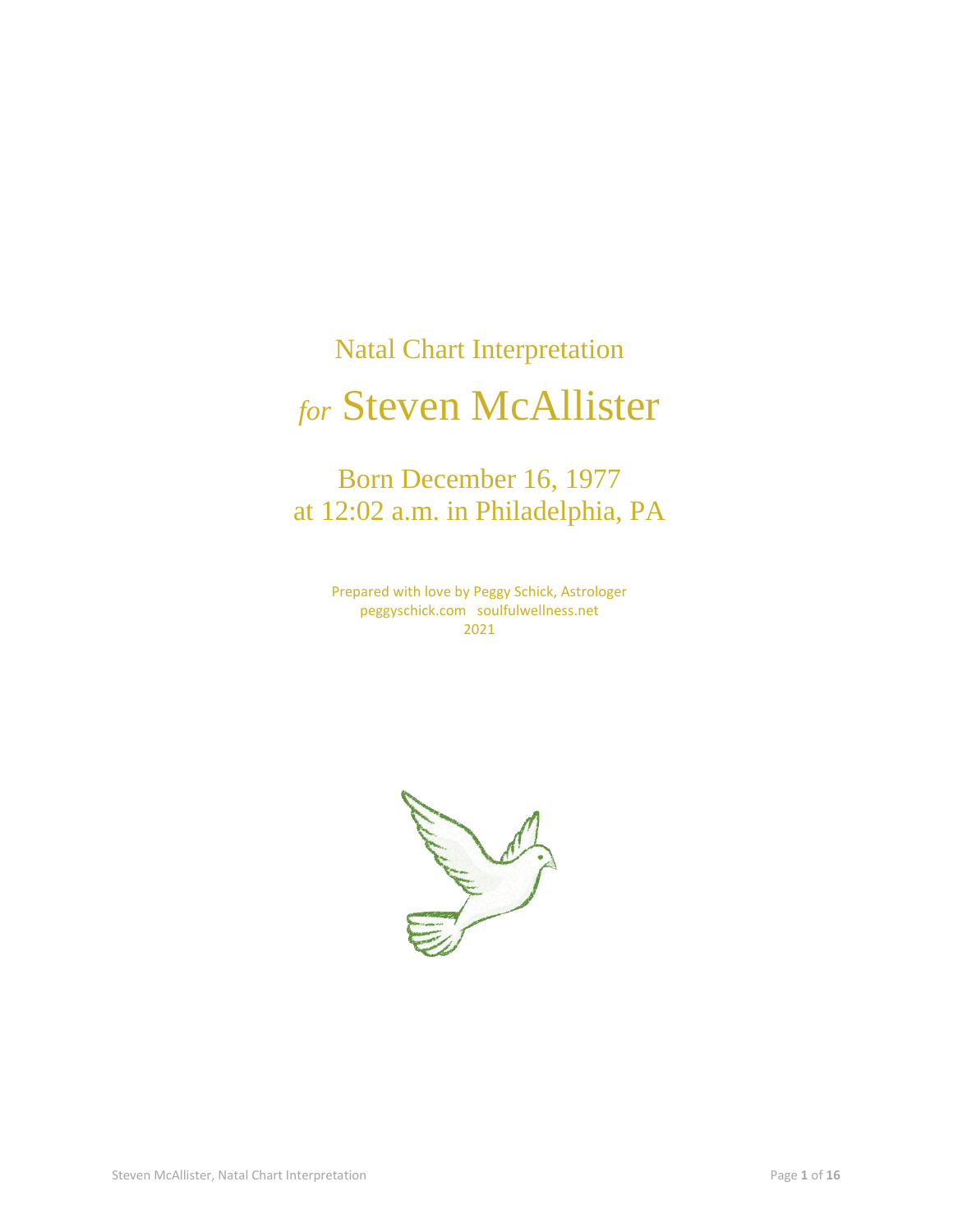#### **OVERVIEW**

#### **The Natal Chart as a Map, and How the Map Is Used**

The natal chart, or birth chart, is a "map" of the position of celestial bodies and mathematicallyderived points in the sky at the very time a person is born. If you could have looked 360 degrees around the sky at the moment you took your first breath, you would have seen the placement of The Cosmos—in perfect position for you and who you are, providing you with the lifelong tools to allow you to become your truest, most authentic self and be outfitted in such a way that you have the potential to fulfill your deepest life purpose. The natal chart is essentially a map of the psyche, and it provides a framework for understanding the complexities of personality and life challenges that make us who we are.

Think of each of the **planets** or other celestial bodies as a **character** (a part of you) performing their role on the stage of your life. The **astrological sign** describes the **role** the character plays. The twelve **houses** each describe an **area of life**, or the stage setting, in which that particular character, or part of you, experiences itself at its highest expression. As you look at your chart, you'll note that you have more planets or points in certain houses than others. Your  $6<sup>th</sup>$  House looks empty, for instance, but your experience of the  $6<sup>th</sup>$  House is also understood by the sign, Aguarius in your case, at the cusp of the 6<sup>th</sup> House. If we were to bring in additional celestial bodies (asteroids, other planetary moons, etc.) onto your natal chart, you would probably eventually have something placed in the  $6<sup>th</sup>$  House. This report focuses only on the primary planets and points recognized in western astrology.

Each of the planets, signs, and houses is associated with an element: fire (action), earth (practicality), air (the mind), or water (emotion). Keep in mind that each planet, sign, and house is *multivalent* – we associate an overall type of quality to them, but the quality is expressed in multiple ways. The sign of Pisces, for instance, correlates to sensitivity, and this sensitivity can be experienced at different times as emotional sensitivity, compassion, intuition, creative flow, and/or spiritual attunement.

Astrology is a language, an art, and a 5,000-years-old wisdom tradition. It provides endless opportunity for understanding human experience.

In every person's natal chart there are repeated psychological and spiritual themes. This report describes those themes that are the strongest. I may describe a particular theme citing just one or two planets as the basis of my interpretation, but know that there are likely additional planetary placements in your chart that speak to and support your experience of this same theme.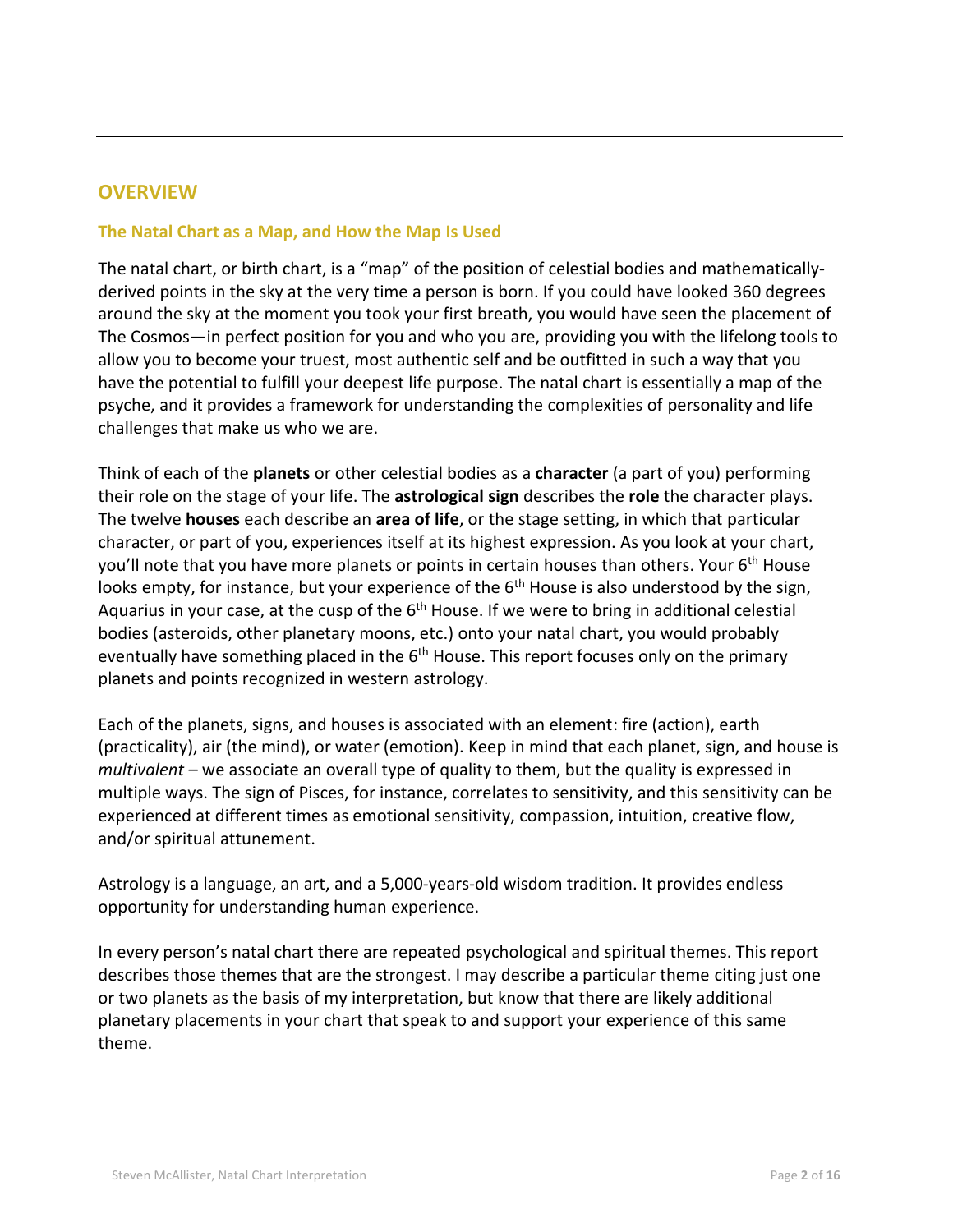In astrology, we refer to the Sun and Moon as planets, as shorthand so that we don't have to say "the celestial bodies" every time. When I refer to "the planets" in this report, I am including the Sun and Moon.

#### **Your Core Personality, Greatest Fulfillment, and Soul Path**

If you were to focus only on these three parts of your natal chart and nothing more, you would provide yourself with a great gift. It's helpful to think of these three as layers of yourself, kind of like Russian stacking dolls, with one part of you inside another part, inside another part. The outer layer, or shell, is the Rising Sign, and this is the first energy you naturally show to the world.

When you were born, the **Sun** was in the sign of Sagittarius, and the **Moon** was in the sign of Pisces. If the Ascendent represents your outermost persona, the Sun represents your next layer in, and the Moon your center. The Sun's astrological placement describes a person's will and purpose, their day-to-day personality—the core Self; the Hero. Your **Sagittarius Sun** gives you an overall sense of optimism, a very strong curiosity about life, and a need to *explore—*whether through travel or through intellectual means—and make meaning of what you experience and learn. At the core of your being, the Moon rules your emotions and describes how you respond to change. Your **Pisces Moon** indicates that you feel emotions deeply, and you must seek solitude or retreat when under stress. It's important for you to learn to establish emotional boundaries. Your **Ascendant**, or Rising Sign, is in the sign of Virgo. The Ascendant describes the natural way in which we experience the world and the way the world experiences us. With a **Virgo Ascendant**, reserve, receptivity, and discernment play a key role in the way in which you approach life.

The **Part of Fortune** represents a convergence of Rising, Sun, and Moon energies; it describes how these parts of you, making up your personal will, are experienced together in their fullest essence. It is where you find your greatest sense of fulfillment. where you in your greatest sense of flow and purpose. With your Part of Fortune in Cancer in the 11<sup>th</sup> House, you experience your greatest flow when you align yourself with your highest ideals, where you are able to nurture others in a way that serves the common good. You also experience this sense of greatest flow when you are with like-minded, forward-thinking, caring people.

The **North Node** describes your soul's evolutional journey in this incarnation. Your North node suggests that you must learn to view your closest relationships as a valuable resource, one that reinforces your sense of self as an individual. Every other planetary placement and point in your chart provides you with the challenges and astrological tools to help you move along your North Node path.

#### **Recurring Themes**

In your chart, recurring themes are: strong intellectual curiosity, excellent communication and teaching skills, you are orderly and responsible, you are driven to work for the betterment of society as a whole. You have a strong moral compass. Spiritual attunement is essential for you.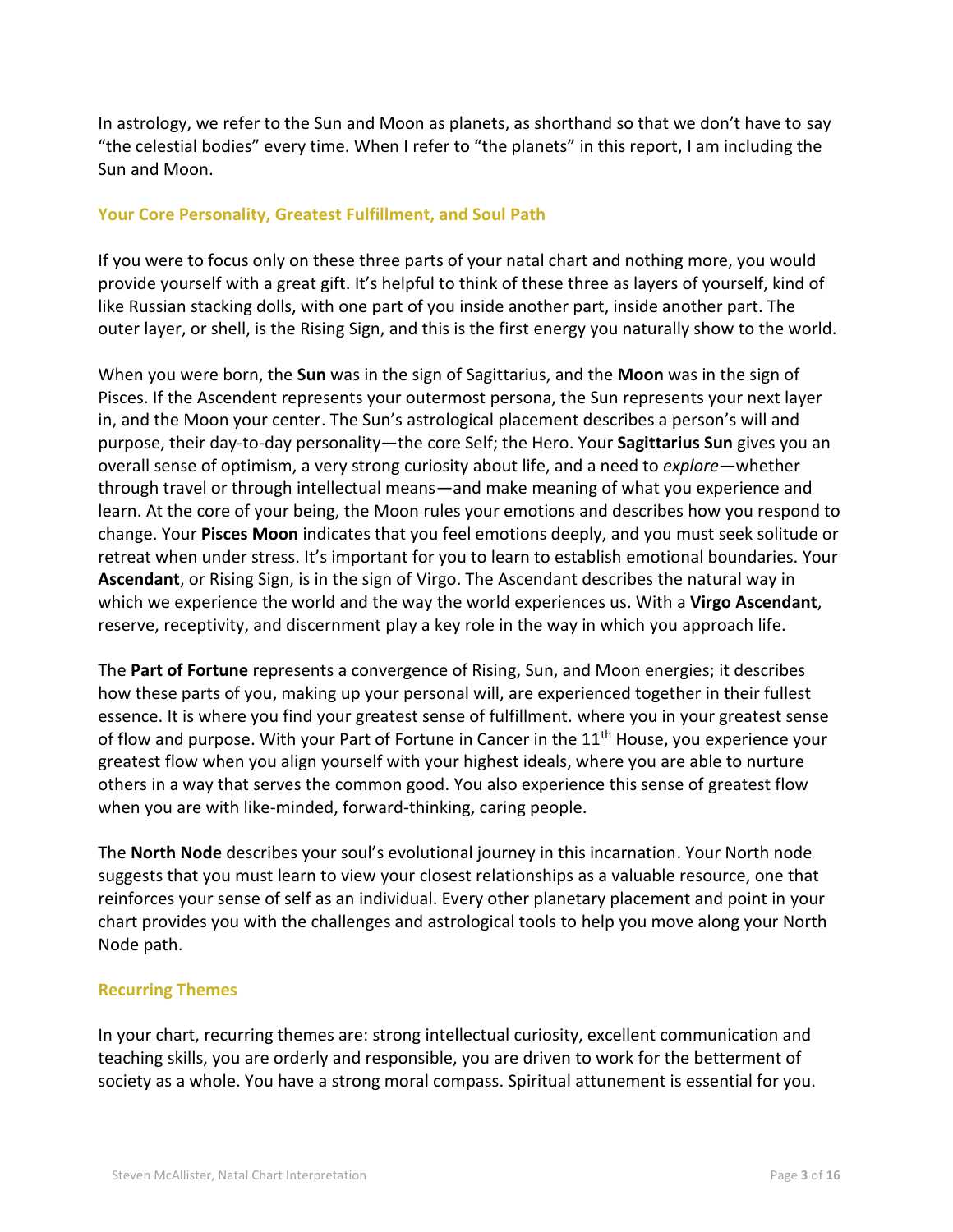## **ASCENDENT (RISING SIGN) in the Sign of Virgo**

The Rising Sign, or Ascendant, describes a person's outermost energy or persona that they first present to others and which others first see. It represents the way a person actively merges with life in the outer world when their energy is flowing spontaneously. When you were born at 12:02 a.m. in Easton, Pennsylvania, the Sun was coming up over the horizon on another side of Earth, in the Sign of Virgo.

With this Rising Sign placement, you are initially experienced by others as quite discerning, with a wide range of knowledge on different topics. You naturally have a desire to be of service, and to make things better and more orderly. You may also have a preoccupation with health concerns. Virgo Rising wants to be of useful, humble, selfless service, and its overall mission is one of noble principle and purpose. Virgo seeks perfection. Virgo's commitment to making things better is so strong that it can be experienced by others as criticism or judgement, especially by others who are feeling vulnerable.

The Ascendent represents the entry point to the natal chart, and likewise it is understood as a gateway to the rest of an individual person's psyche. This gateway is a place of transition between what is entirely our own individual, internal psychological makeup and what is energy that belongs to other people and experiences outside of us. Since our Rising Sign energy comes to us naturally and spontaneously, from time to time we all find ourselves too far extended into our exterior Rising Sign energy. We find ourselves too far merged with other peoples' stuff or problems that are not ours, and we burn out. It is essential that we give ourselves permission to rein ourselves in, and to decide how far out of the gateway and into the external energy field it is actually useful for us to go.

For Virgo Rising, the external world is sometimes too much to bear, because it is so imperfect. Virgo wants to trouble-shoot and make everything better, but the world is full of endless problems and trouble. It's easy for you, Virgo Rising, to burn out around the world's ills and imperfections. It's also easy for you to burn out when assessing and analyzing yourself, because you as a human being are inherently quite imperfect. Self-criticism is a trait that you must learn to continually rein in, if you are to truly be of highest service to others. At the same time, becoming too far extended in selflessness is something you must learn to rein in. Remember that self-care and self-awareness are essential, not selfish.

The Rising Sign energy is one that we naturally bring into a room with us, especially into a room full of strangers. As an earth sign, Virgo brings with it a certain reserve. It is an inward, yin energy. I like to use the example of starting a new job, or taking a new class. Your new coworkers or classmates will first experience you and your Ascendent as reserved and serious. This is especially so because you also have Saturn in Virgo in your first House. This placement of Saturn gives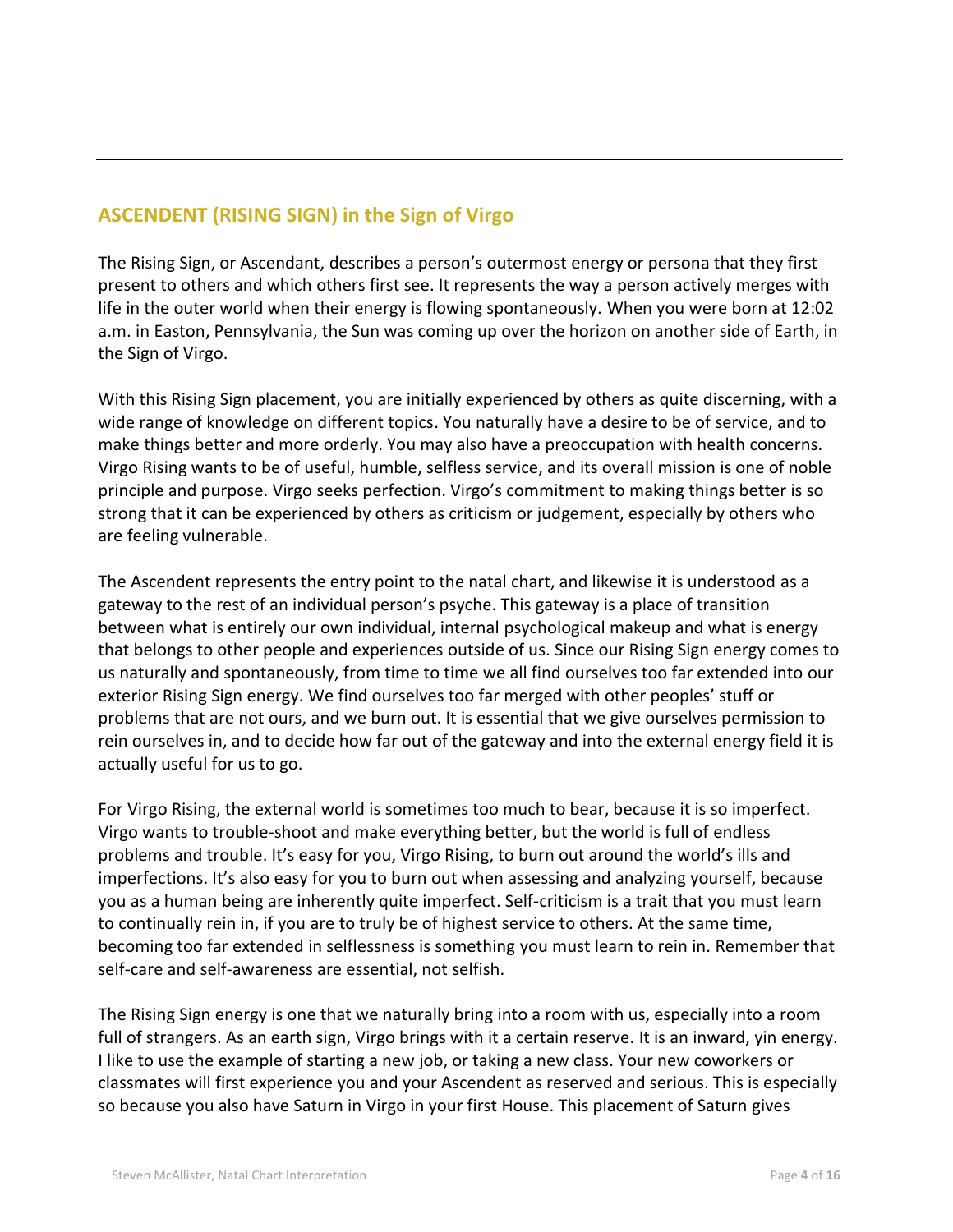others all the more sense that you are an orderly and structured person, and it carries with it a strong sense of responsibility and desire to make things better. You may be super cautious, because ultimately Saturn wants to avoid failure. Other people will sense this right off when they meet you. Your first reaction to many things may be "No."

#### **SUN in Sagittarius in 4th House (conjunct Neptune and Venus)**

The Sun Sign is usually dominant in considering a person's overall psychology. The Sun Sign describes a person's will and purpose, their day-to-day personality—the core Self, the core identity. Sagittarius is a fire sign, which makes your day-to-day personality one that centers around action. Fire signs are understood as yang, or outward energies. People with their Sun in a fire sign live to *do*, and to *do so with vigor*. Sagittarius manifests in positive thinking, optimism, and a quest for truth and freedom from all restriction. Of the fire signs, Sagittarius is like fireworks. Expansive and exciting!

With these strong forces as part of your natal imprint, you are naturally idealistic and insatiably curious about the higher questions of life – those things that make life rich: religion, theology, philosophy, foreign culture, travel, history, psychology. And astrology! Sagittarius is about meaning-making and the establishment of a core belief system. Morality and justice are very important to you. You will have a tendency to be straightforward and blunt with things that you say, and especially combined with your Virgo Rising, you will display blunt honesty and a strong moral nature. Sun-Sag also tends to have a great sense of humor and loves to laugh!

With the Sun in Sagittarius, your energy is recharged through exploration, whether it's through travel or intellectual means. Feeling depleted? Pick up a book and recharge through a journey of the mind.

The 4<sup>th</sup> House is where we experience our strongest sense of belonging and connection to others. We associate it with home, family, the mother, ancestry, and the past. As adults, we also experience the 4<sup>th</sup> House as our soul-center. It describes our ability to turn inward and find a sense of belonging within.

With your Sun in the 4<sup>th</sup> House in Sagittarius, it is likely your family did a great deal of exploring when you were growing up—either through a lot of travel, and/or through the exploration of foreign cultures and philosophical ideas. You may have lived in a different country or countries. Many 'natives' with this placement of Sun in Sagittarius in the 4<sup>th</sup> House grew up in a military family.

With Venus (Goddess of Love) and Neptune (God of Spiritual Attunement) also in the sign of Sagittarius in your  $4<sup>th</sup>$  House, I see this manifesting for you as an adult through spiritual and philosophical exploration, such as shamanic journeying, the exploration of all sorts of philosophical concepts, pondering meaning-of-life types of queries, the seeking of higher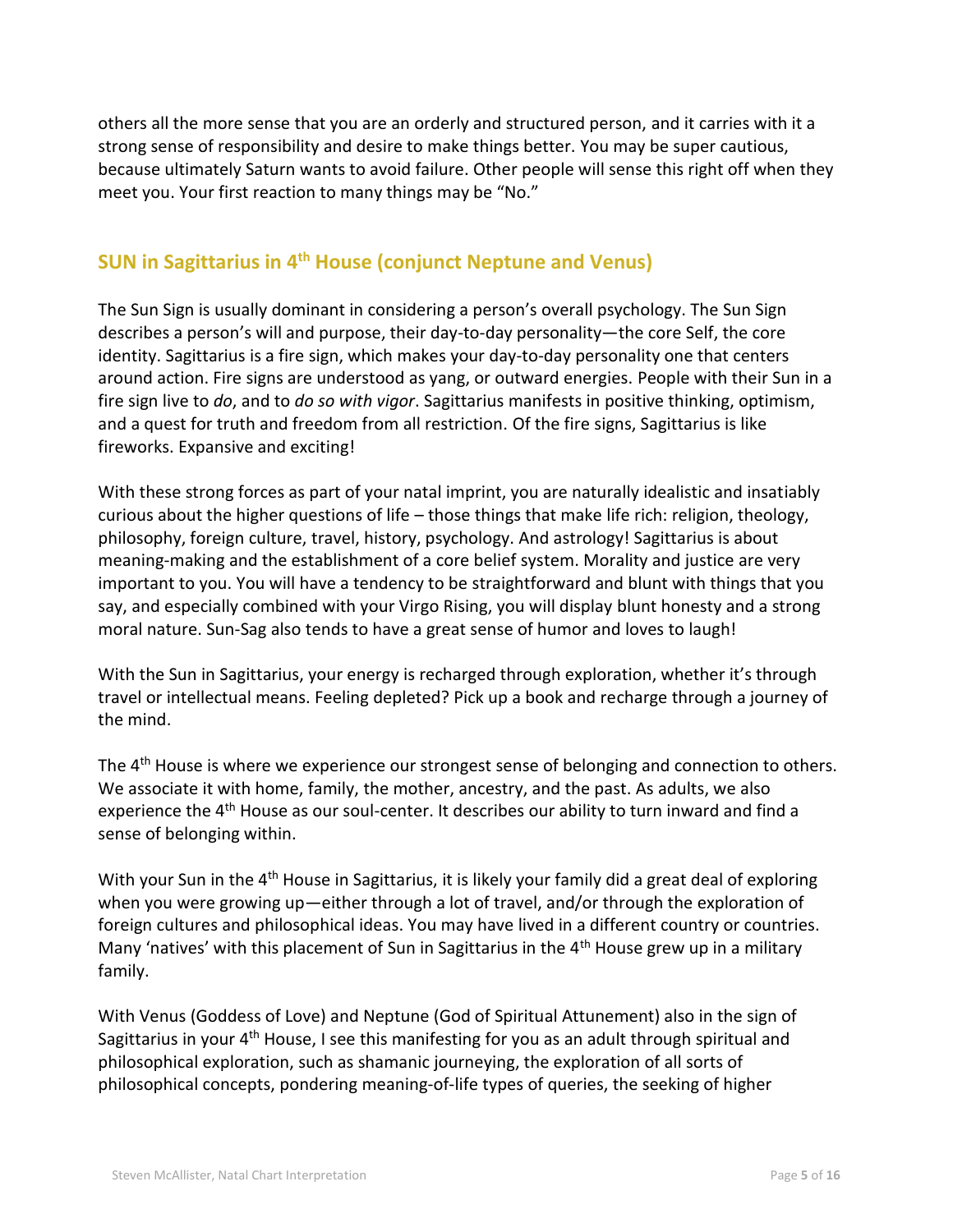knowledge through an attunement to your spiritual essence. These sorts of things, as lofty or "out there" as they may seem, all create a sense of belonging and connection.

In the  $4<sup>th</sup>$  House, your Sun-Sagittarius would be naturally enthusiastic about passing down to your children all of the higher knowledge and experience you attain.

Continuing on the analogy I introduced above, of when coworkers or classmates first meet you: after they first meet your more reserved, inward initial energy (Virgo Rising), they will come to know your day-to-day Sun Sign outward energy of vigor, optimism, and enthusiasm. Together, these two parts of you would indicate that you are just the right guy in the workplace to analyze whether or not a project is worth doing, to understand how to do it right, and to have enough infectious enthusiasm about it to make others want to do it, too.

#### **MOON in Pisces in the 7th House**

The Moon describes how we process emotion and find a sense of security. As children, we are naturally attuned to our Moon needs, and as we grow into adulthood, we become more and more like our Sun nature. But the Moon remains our emotional core. Regardless of what happens in life to you, good or bad, your Moon describes how you need to continually nurture yourself.

An astrologer-teacher of mine once described Pisces as "the sweetest moon," and, from what I've learned from my clients and family members with Moon-Pisces, I agree. Pisces is the sign we associate with spiritual bliss, divine inspiration, imagination, and compassion. As the twelfth sign of the zodiac, Pisces contains within it the essence of every other sign. Pisces innately understands the experiences and feelings of other people. Pisces has a gentle, kind, sensitive nature. You can easily feel sad or broken over other people's wounding.

An archetype we associate with the Moon is the Mother. Your Pisces Moon indicates that as a child, you had a deep need for time alone with your mother. Just the two of you. Also, your mother herself is probably a highly sensitive, compassionate person.

As an adult, your Moon-Pisces indicates that you will maintain a healthy soul if you are able to seek solace on a regular, if not daily, basis. Your greatest comfort and release from emotional stresses comes when you can attune to your essence as spirit inside a physical body. Especially when you have an emotionally-charged decision to make, taking the time to listen to your inner and higher wisdom is essential. Just as your Virgo Ascendent seeks perfection in a practical sense, your Pisces Moon seeks perfection in a spiritual sense.

With all of this sensitivity and need for solace, it is critical that you develop a strong spiritual practice of some kind, so that your need for retreat and spiritual bliss does not lead you to substance abuse. The spiritual connection may be felt through non-religious means, such as music or the visual arts.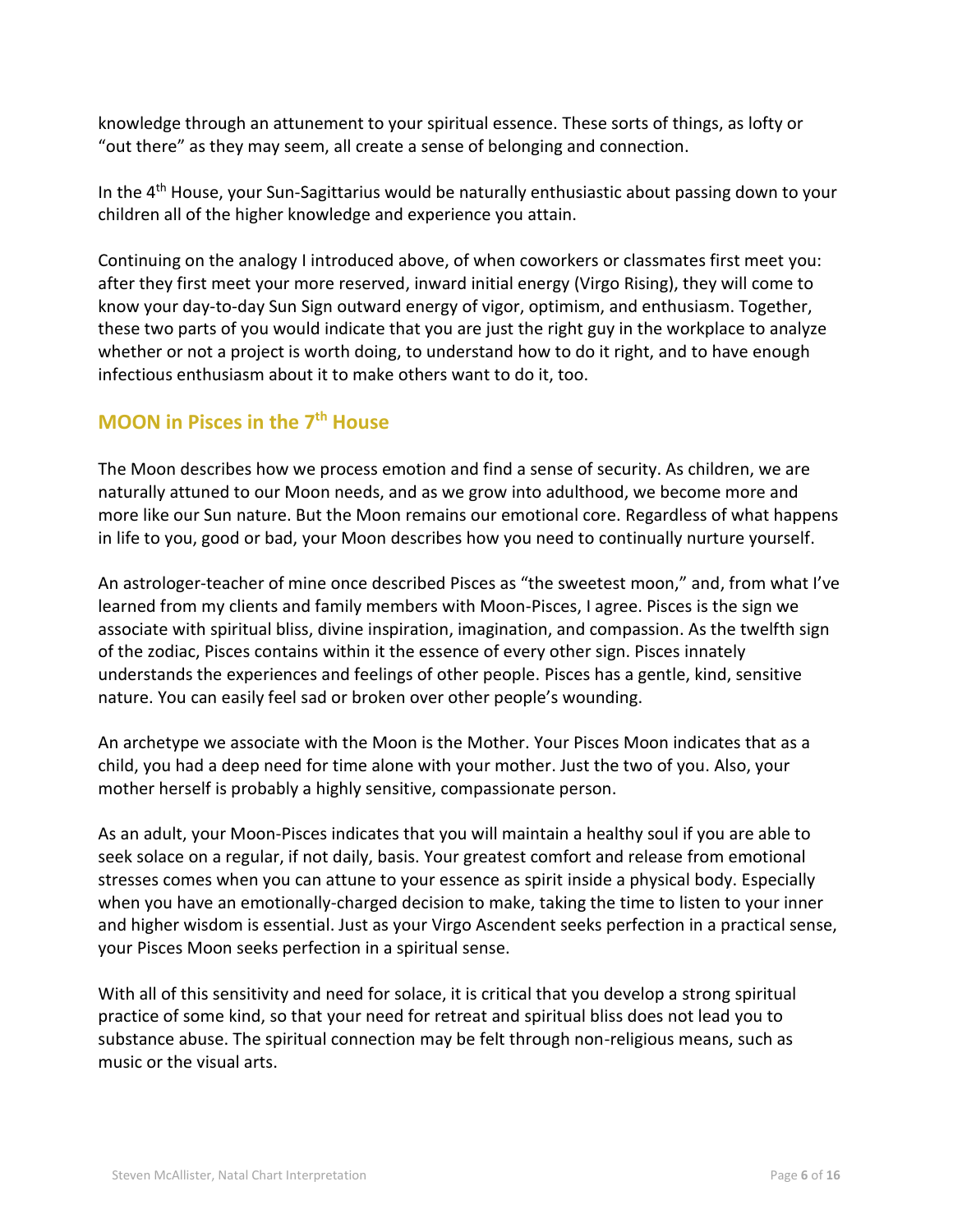The 7<sup>th</sup> House is where we experience ourselves in relationship with another, whether it's a personal or professional relationship. The Moon is placed in the 7th House of your birth chart suggesting that your primary relationships play a key role in your life, dominating your moods and actions. Moon-Pisces in the  $7<sup>th</sup>$  House suggests that you likely put a lot of time and energy into searching for the right partner with whom to share your life. This placement suggests that you are compassionate and sensitive to the feelings of your wife and others with whom you are especially close, and you enjoy harnessing your natural spiritual attunement to put your loved ones at their ease. In your teens and twenties, you may have been attracted to people who were victimized in some way, and you sought to be their helper as a way to distract yourself from facing your own emotional sensitivity and vulnerability.

We tend to "give away" our planets in the  $7<sup>th</sup>$  House to others. This means that you may have a tendency to look to others for the spiritual and emotional solace that you seek to develop in yourself. There's nothing wrong with this approach as long as you are not seeking *perfection* in others, and that you understand that you are also perfectly capable of generating a strong sense of yourself, and of solace, on your own. See the North Node section on this as well. A recurring theme of your natal chart is learning how to maintain your sense of individual identity as you strengthen your sense of self through relationship. It is important that you become consciously aware of the need for personal boundaries.

Returning a final time to the analogy of coworkers' or classmates' interaction with you: People/strangers are first greeted by your more reserved outer persona (Virgo Rising), then as they get to know you in the day-to-day, they come to know your Sun-Sagittarius enthusiasm, idealism, curiosity, and straightforward talk. Those who grow close to you, and the people with whom you live, come to know the central, private part of you, your Moon-Pisces. These people will understand you to be a very sensitive, compassionate person at the core. The people who get to know your Moon-Pisces also come to appreciate that you need time to be alone and/or to retreat from life's harshness. They learn to respect your need for quiet, space, and just *being*.

## **MERCURY in Capricorn in the 5 th House (opposite Jupiter)**

Mercury, Venus, and Mars—the planets closest to the Sun—are considered in astrology to be "personality planets."

Mercury is naturally ruled by Virgo, which happens also to be your Rising Sign. This makes the planet Mercury your *chart ruler*. The thinking/communication function is a key part of who you are. You are intellectually oriented. You have a curious mind. You enjoy learning. You enjoy analysis.

Mercury describes the mind: how we learn, what we choose to learn about, and how we communicate to others. With your Mercury in the sign of Capricorn, you tend to communicate carefully and with a certain determination, choosing each word deliberately. You have a sort of detached, serious mentality. Capricorn is an earth sign, so this says you will tend to learn things methodically, and probably, having a hands-on or practical learning experience is a help.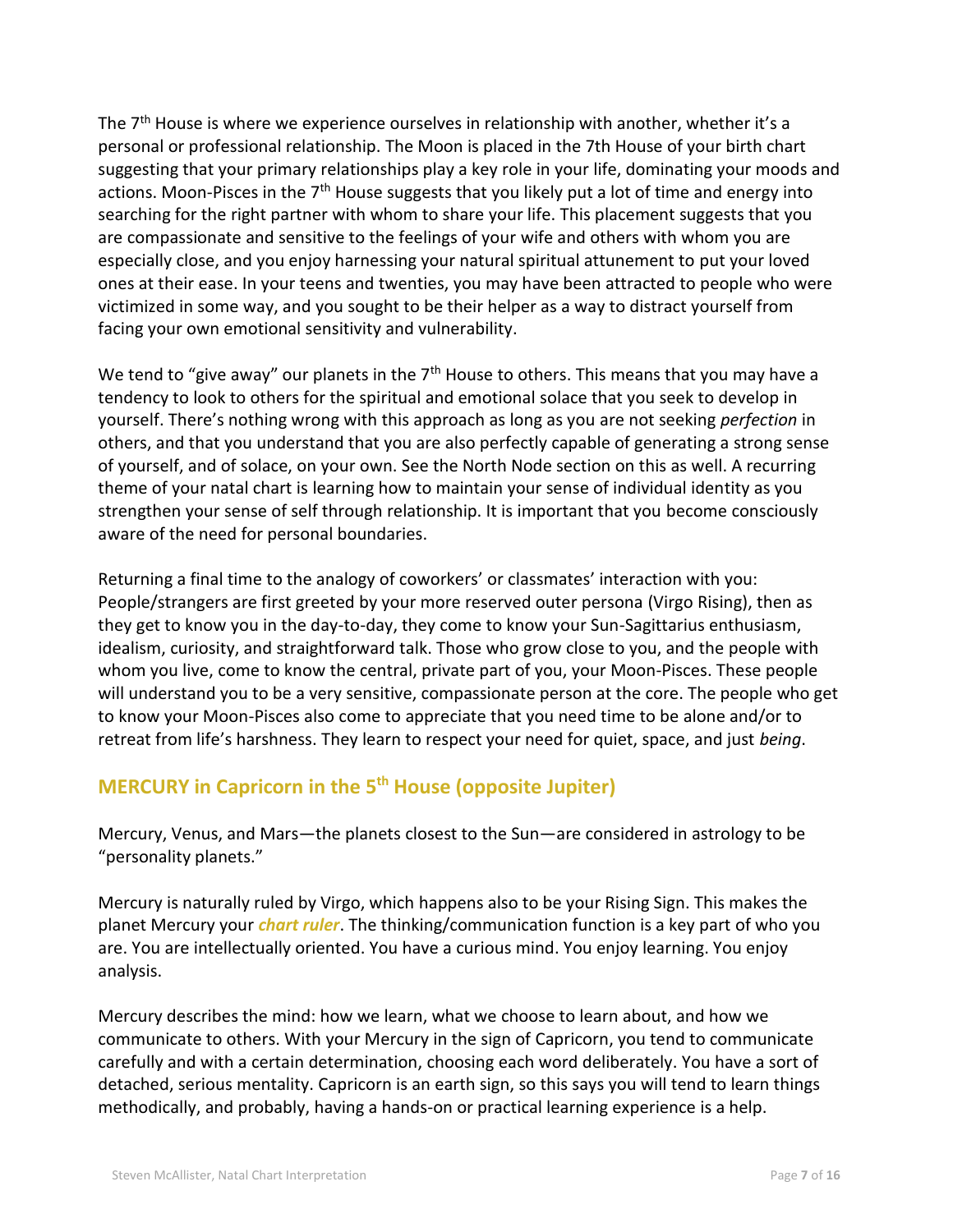Generally speaking, Mercury-Capricorn says you are a responsible student. Also, your measured way of thinking and communicating is likely to have a helpful grounding effect on your Sun-Sagittarius natural tendency to blurt out your thoughts before thinking. You may also experience these different energies within you as frustrating at times! Your Sun-Sagittarius wants to *just do it*, but your Mercury-Capricorn mind says, "Let's think carefully about this first. Let's formulate a solid plan."

The 5<sup>th</sup> House is where we differentiate ourselves from our peers. It's where we discover what makes us unique. It's where we feel special. We associate romance, play, children, performance, creativity, and self-expression with this house. With Mercury-Capricorn in the 5<sup>th</sup> House, your particular ability to think critically and to express your thoughts in a measured way are things you enjoy about yourself, and you appreciate it when others recognize these strengths in you. I can see your Mercury-Cap in the 5<sup>th</sup> manifesting through creative expression of your thoughts  $$ through writing lyrics, poetry, or perhaps molding your ideas into something concrete such as carpentry or sculpture.

Each astrological sign has a "ruling" planet, with which it shares qualities. With Sagittarius as your Sun sign, Sagittarius is very important in your chart. Sagittarius' ruling planet is Jupiter. Sagittarius and Jupiter share the qualities we associate with morality, justice, freedom, higher principles, and philosophical beliefs. In your natal chart, Jupiter is opposite your Mercury, suggesting that everything I described above about your Sun-Sagittarius way of *being* in the day-to-day is also very true for the way you think, what you think about, and how you communicate. Your moral compass is strong.

Everything here that I've said under this Mercury section says to me that you would make an incredibly effective teacher. I can easily see you as a social studies or history teacher, a law professor, a parent who communicates and teaches morality and principle at every opportunity, a religious or spiritual leader of some kind, and/or an inspirational speaker.

#### **VENUS in Sagittarius in the 4 th House (conjunct Neptune)**

Venus describes how we love, who we love, what we love, and what in ourselves we want to be loved for. The 4<sup>th</sup> House (and described above under the Sun in Sagittarius section, is where we experience a sense of home, family, and belonging. Your Venus at 15-degrees Sagittarius and your Neptune at 16-degrees Sagittarius are closer in conjunction than any other two planets in your chart. Because they are so close together – just 1-degree apart, out of 360-degrees in the zodiac – they can't be interpreted separately. They are a dynamic duo. Together, Venus and Neptune speak of divine love, a love for creative imagination, relationships with others based in spiritual connection. In the  $4<sup>th</sup>$  House, these things were normal part of your upbringing. This placement of Venus (as well as your  $7<sup>th</sup>$  House cusp in Pisces) says that you seek relationship with people who are attuned to their spiritual essence, and it's important to you to be loved and appreciated for your attunement to yours.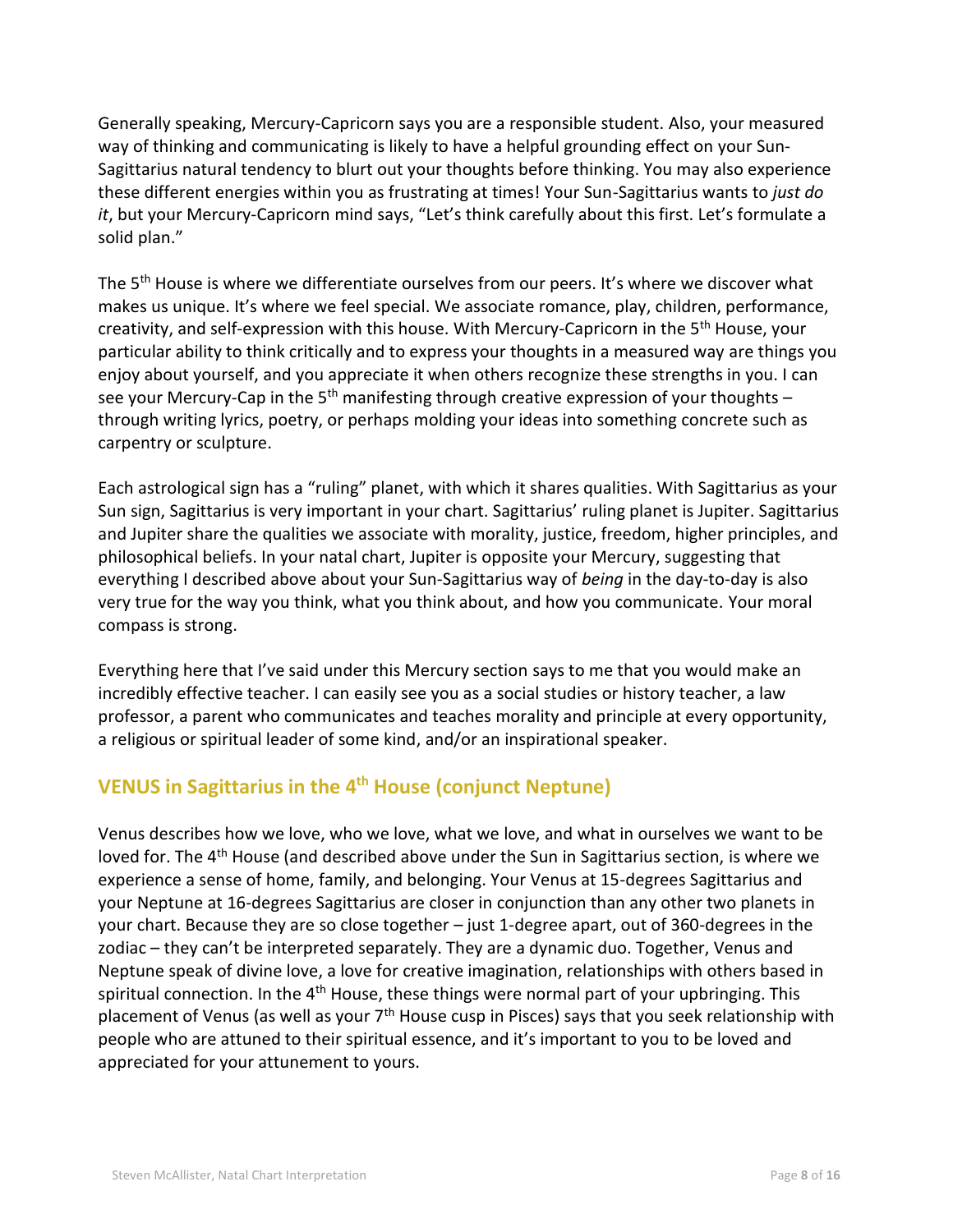#### **MARS in Leo in the 12th House**

Mars describes how we assert ourselves, what motivates us, and how we express anger. It is our warrior instinct, but the battle it wants to fight does not have to be a destructive one. Leo is a fire sign, and along with your three planets in Sagittarius and your South Node in Aries, these placements make fire the most prevalent element in your chart.

Of the fire signs, Leo is like a bonfire that never goes out. It radiates from the inside, out. Leo is a sign that we associate with strong ego and charisma. Warrior Mars in bonfire Leo gives you an energetic and passionate nature. This is a courageous, generous, dramatic, and often fun energy. However, your Mars is square Uranus, which is the planet of empowerment and abrupt shift. Square, these two create impatience and a tendency to be quick to anger, especially if your ego is offended.

The  $12<sup>th</sup>$  House shares spiritual and sensitivity qualities with Neptune and Pisces. The  $12<sup>th</sup>$  House is where we align in oneness with Higher Source, and it is one of the places in the chart where we are presented with opportunities to face our unconscious, shadow side. Much like your Moon-Pisces need for retreat, your Mars-Leo *mus*t have a sense of oneness and alignment with all that is. If you do not allow your strongly assertive nature the opportunity to feed and quench itself in spiritual alignment, your ego is likely to implode in fury. You assert yourself in your most authentic and generous way when you are aligned with Spirit. You have the strongest sense of yourself, and you are energized to do the things you are called to do in this life, when you are one with Higher Source. If you are spiritually aligned, your Mars-Uranus square is especially empowered (to bring radical shift in the world), rather than angry.

Without getting too sidetracked, it is worth mentioning that Donald Trump also has Mars-Leo in the 12<sup>th</sup> House. He has other planetary placements (Ascendent at 29-degrees Leo, for one) and life circumstances that have set him up for super-egomania that has little chance of rerouting itself away from anything but self-serving pursuit. In this state of continual ego-implosion, and existing without any meaningful spiritual practice, he is perfectly suited to be the one to unwittingly lead our country toward facing its shadow side – the systemic racism, capitalism over socialism, etc. Trump represents everything that can go wrong when Mars-Leo has no relationship with Higher Source. Patterns of The Cosmos reveal clearly that the implosion the United States is currently going through is meant to take place. For further information on this, you can google information on the United State's Pluto Return, which is a slow process and exact in February, 2022. Joe Biden, with a natal chart with an emphasis on transformational healing, is the right one to lead the nation's transformation.

The difference between you and Donald Trump is that instead of having a warrior instinct and personal charisma that are perfectly suited for bringing out some of the worst displays of human behavior, as he has, your warrior instinct and personal charisma are perfectly suited for fighting to bring out the best in people. This is not an easy task. You must face and understand your own shadow side. You must have a regular, healthy spiritual practice of your own to feed your soul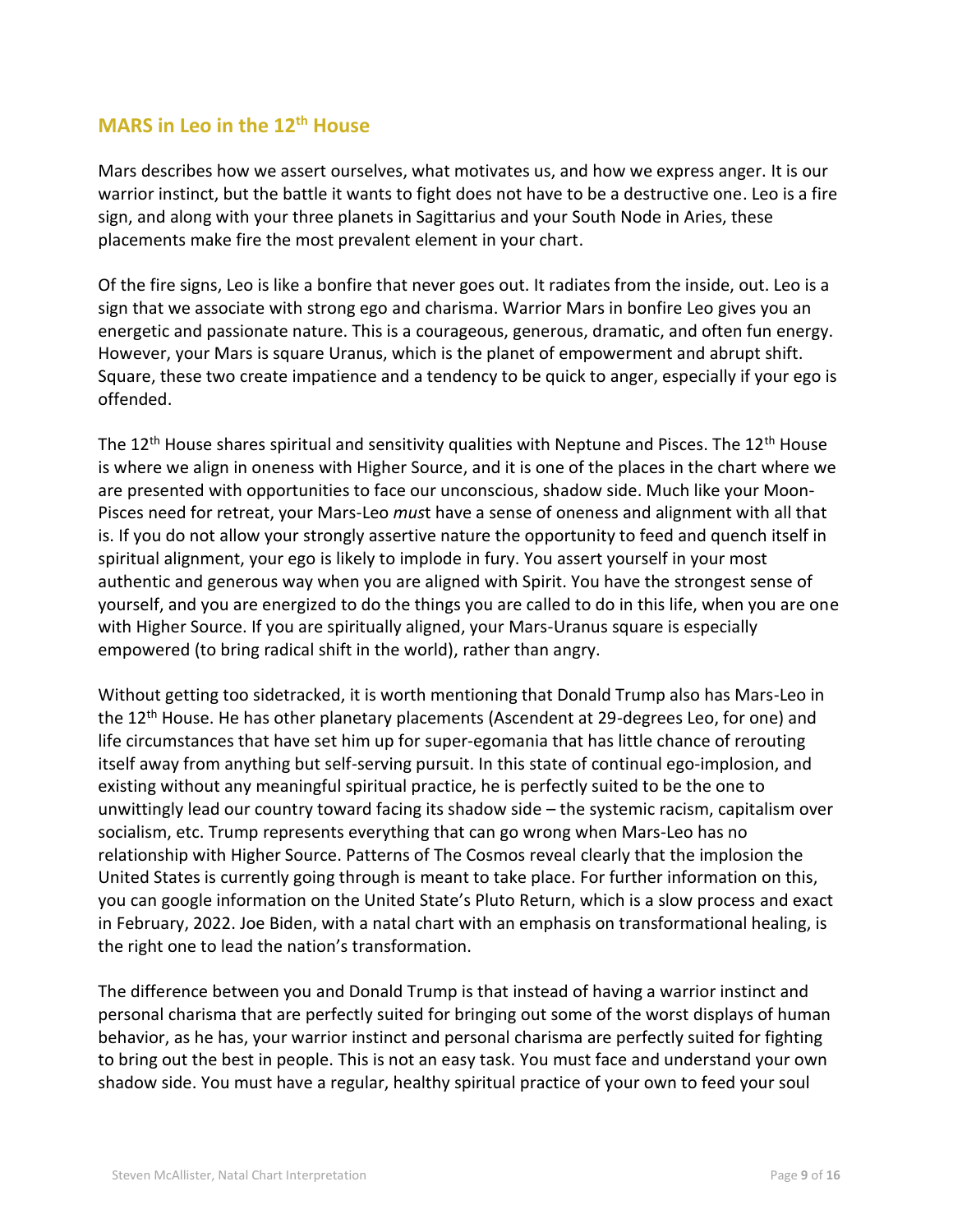before you can harness this warrior within you. It needs to be higher wisdom that motivates you to do your work, rather than continual, desperate, soulless grasping for ego-stroking.

### **CHIRON in Taurus in the 9 th House**

Chiron is an asteroid body that orbits the Sun between Saturn and Uranus. Where it is placed in the natal chart represents the area in life where the most healing needs to occur. It represents a culmination of wounding from past lives that we choose to heal when coming into this life. Chiron is known as The Wounded Healer; that is, it is only after we face, understand, and heal our wounds that we can become our fullest, most authentic selves.

Your Chiron placement suggests that there may have been significant challenges in your younger years (and possibly into your 30s and 40s) in regard to development of your higher belief system(s). I believe there existed a stubborn resistance to change somehow, probably founded in past lives where you held solid beliefs, and that hurt you somehow. You may have suffered some religious persecution in a past life, such that in this life there is some sense of insecurity or even danger around exploring a religious or spiritual path. In this life, this may have manifested in a wounding related to religion. (Victimization by a priest comes to mind, as an example.)

The 9<sup>th</sup> House is the house of higher learning. It represents those things that make life rich intellectually. If the wound in your youth wasn't around a religious experience, perhaps it has to do with higher learning in general. A sense that higher learning wasn't for you.

But I continue to see this wound manifesting in your youth as a resistance to exploration of spiritual enlightenment and depth, because somewhere in your psyche there is a memory of vulnerability in this regard.

The healing began when you began to explore different philosophical ideas and religions. When you began to develop your own belief system, you began to heal your inner vulnerability. The more you heal this wound throughout this lifetime, the more you become your most authentic self. Then, as Chiron the Wounded Healer, you take what you have learned and use it to help heal others who suffer in a similar way that you have suffered.

#### **PART OF FORTUNE Fortune (Conjunct Jupiter in Cancer in the 11th House)**

The Part of Fortune is a mathematically derived point in the chart and represents a convergence of Rising, Sun, and Moon energies; it describes how these parts of you, making up your personal will, are experienced together in their fullest essence. It is where you find your greatest sense of fulfillment. where you are in your greatest sense of flow. **You are in your greatest flow when you align yourself with your highest ideals, where you are able to nurture others in a way that serves the common good.** You also experience this sense of flow within you when you are with like-minded, forward-thinking, caring people. It is likely you inherited this sense of vision for higher awareness through your ancestors.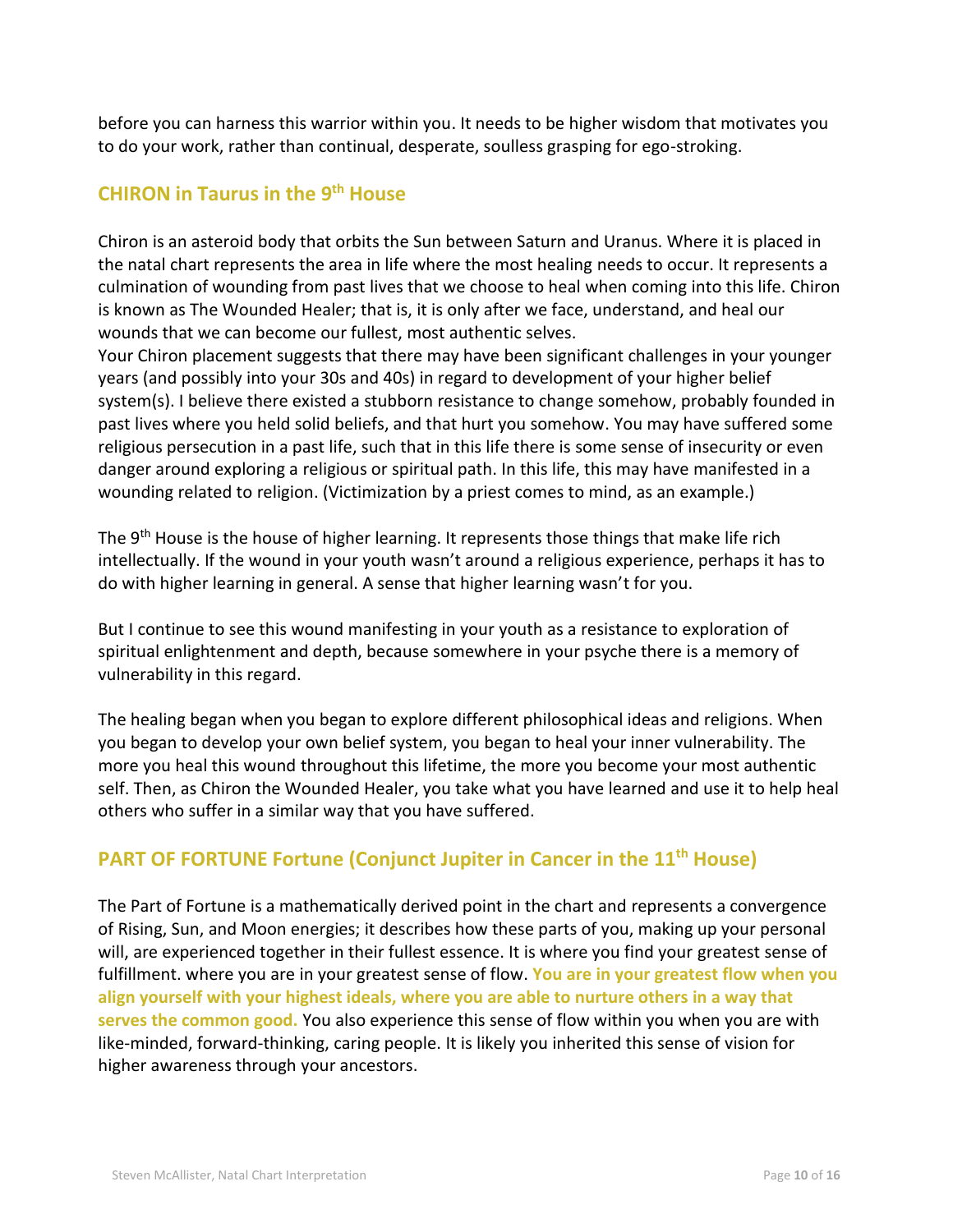With Jupiter also in the 11<sup>th</sup> house, conjunct by 9-degrees your Part of Fortune, everything you experience your Part of Fortune to be is amplified all the more! Your dedication to the higher good is expansive, and it is related to your commitment to truth, principle, and justice. I have to assume here, with Jupiter in the 11<sup>th</sup> house, opposite your Mercury in the 5<sup>th</sup> house, that you are a teacher of some kind, and you would be particularly effective with children and/or through artistic expression – visual arts, music, and/or poetry come to mind.

## **NORTH NODE** in Libra in the 2<sup>nd</sup> House (conjunct Pluto)

If the natal chart is a map of your psyche, the North Node is the needle of your compass. All the planets in a your astrological toolbox are positioned such that you are given opportunities and challenges throughout life that guide you in the direction of the North Node. Your planetary placements—the gifts and the obstacles, the happy and the sad—are exactly right for you, to help you become who you are meant to be. The South Node in everyone's chart is exactly 180 degrees opposite the North Node and represents a familiar foundation upon which we come into this life. The South Node carries with it baggage and strengths from past lives. The challenge for each of us is to not remain so firmly stationed in this familiar place that we impede our soul's evolution*. The challenge is to allow ourselves to head in the direction of the North Node.*

As you continue to read about your North Node path, consider how all of the planetary placements described above (the tools in your astrological toolbox) have thus far created the challenges and opportunities in your life, and provided support to you, to help you evlove along your North Node path.

If you allow yourself to head in this direction throughout life, then you will come to fully understand and live out the life purpose you came here to fulfill. At your age, there is a part of you that already has a strong sense of knowing and experience about your North Node calling. The great news: you will continue to grow into your North Node for the remainder of your life, and your life will become more and more fulfilling as you do. As you continue to mature and grow, you will continue to understand your North Node path in new ways.

The challenge for us all is to integrate the two nodes, to continually find a balance of these opposing energies on the axis of our soul's path. The more we can do this with intention, the less difficult it becomes. Carl Jung talked about holding the tension of the opposites – when the choices feel diametrically opposed to one another in some way. At that point of opposition, we are caught in the dualistic thinking of either/or, and neither one feels quite right. We often feel pressure—real or imagined—from others to make a choice, and this causes suffering and struggle.

We all must struggle over the moral an[d ethical issues,](http://en.wikipedia.org/wiki/Ethics) and the feelings of those we care about. Many people have a tendency to dismiss this struggle and deny its existence. This only causes further suffering! Instead, we need to embrace the opposites and hold the tension until our way becomes clear. Until, as Jung says, a third way emerges. Don't move away from the North Node, move towards it. The butterfly can't emerge until it has struggled and built strength in its cocoon.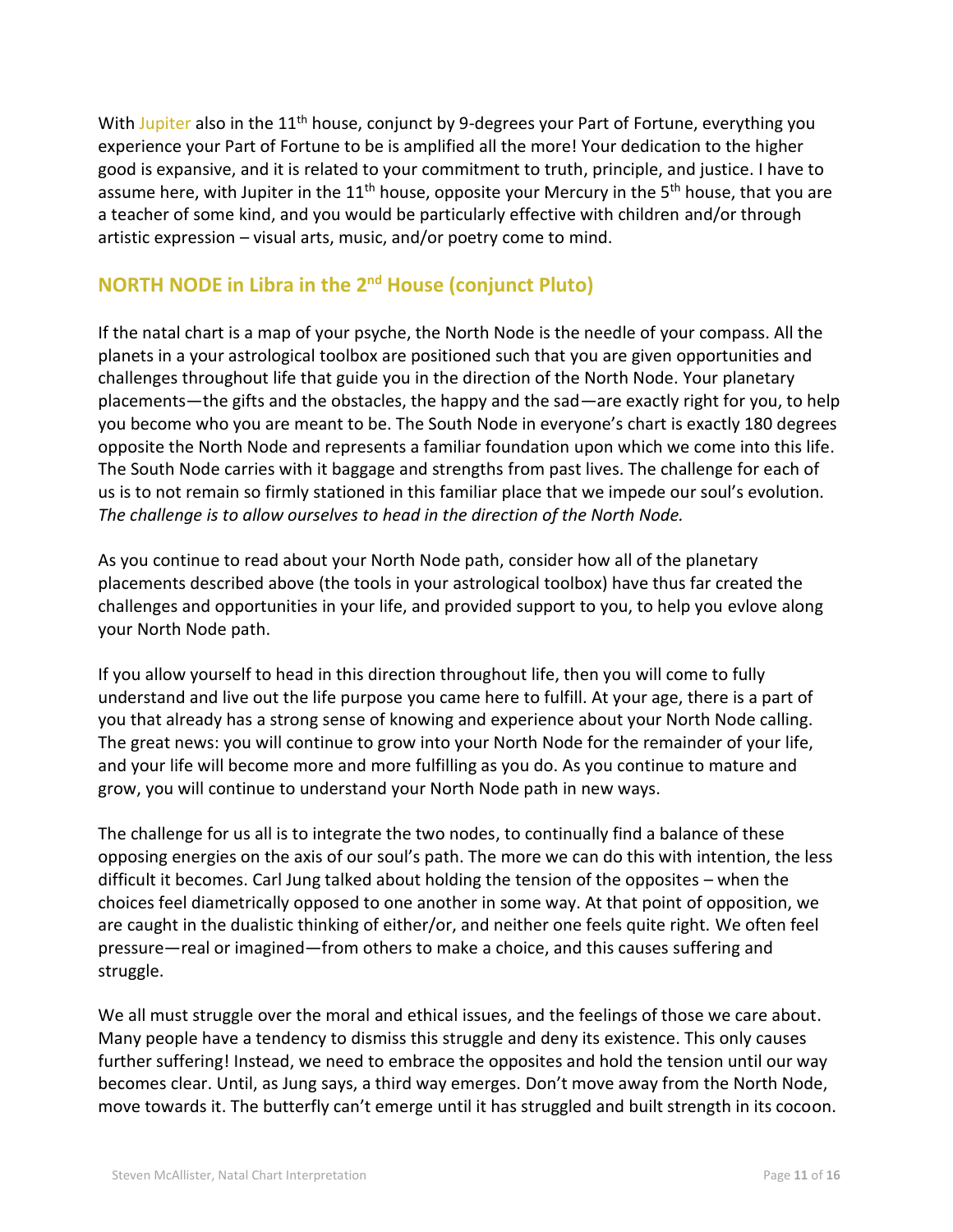I am going to quote directly now from Kevin Burke's book on the North Node, because he describes your nodal experience so beautifully:

"With your South Node in Aries in the 8th House, you will encounter and experience your South Node gifts of autonomy, individuality, and spontaneity when you are experiencing close emotional connections with other individuals. The  $8<sup>th</sup>$  House is where we go to find a sense of emotional and soul security and self-worth. We seek a sense of inner peace through letting go of our physical and material attachments and merging with another individual on a deep, healing, and transformational level. The  $8<sup>th</sup>$  House is also related to shared resources, and, like the  $7<sup>th</sup>$ House, we often project our 8<sup>th</sup>-House planets on others, experiencing them through relationships. The 8<sup>th</sup> House also relates to our individual journey through our shadow self, where we seek to confront, understand, and ultimately integrate our demons. This is often shared process, and with your South Node in Aries in your  $8<sup>th</sup>$  House, you have the ability to initiate emotional connections with others. You are also confident and self-assured enough to share your resources with a partner on a material, emotional, and spiritual level. The trap of the South Node in Aries in the 8<sup>th</sup> House, however, is that you may tend to be more self-centered in your relationships, being primarily concerned with your own journey and transformation, and losing sight of the fact that you're making that journey with a partner—a partner who also has emotional needs.

The key to balancing this energy is to work with the North Node in Libra in the 2<sup>nd</sup> House. The 2<sup>nd</sup> House represents out personal resources; anything that we can call our own belongs in the  $2<sup>nd</sup>$ House, and everything in the 2<sup>nd</sup> House helps reinforce our sense of individuality. Our possessions, resources, skills, and talents, as well as our physical body and sense, help define and support our identity as an individual. The lesson here is to learn to view your relationship as a valuable resource, one that reinforces your sense of self as an individual. The North Node in Libra in your  $2<sup>nd</sup>$  House also shows that you can ground and center yourself through the arts; being in the presence of great beauty, balance, and harmony can help you see the beauty and harmony in your own life."

We all need to *allow* ourselves to head toward the North Node. For most of us, there's a "sure, I'd love that" kind of feeling, but most of us don't really feel we're worthy of such a great North Node. We need to allow ourselves to head in that direction, but we don't leave the South Node part of ourselves behind completely. We continually go back to the South Node and integrate the two energies. We go back and do the South Node with new perspective. For you, the more you allow relationship to become a personal asset of yours, the more you strengthen yourself as an individual.

## **PLUTO in Libra in the 2nd House (conjunct North Node)**

Pluto plays an important role in everyone's soul evolution. It is the planet of personal transformation; deep, powerful change; and compulsion. Pluto in the  $2^{nd}$  House can mean that possessions and money continually undergo upheaval in your life. If this is the case, your challenge here would be to explore the link between changing possessions and changing inner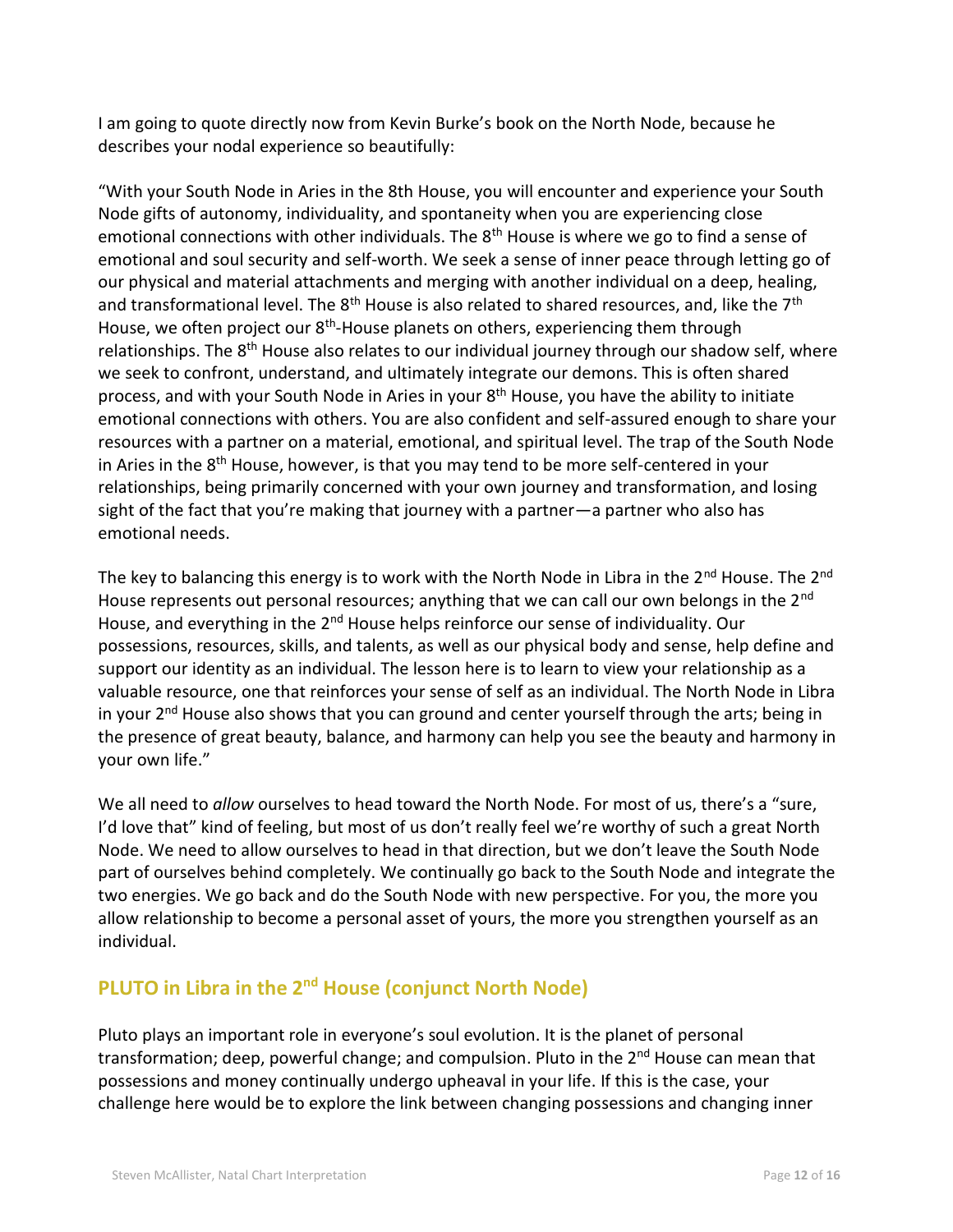values. In Libra, this may mean you have experienced an obsessive drive to obtain beautiful things. I'm not sensing this is the case for you, but I could be wrong.

In your chart, Pluto has a heightened role in two important ways:

First, it serves as your Rising Planet (or "First Responder" planet), because it is the first planet following the Ascendant. This means that your first response to everything comes through with powerful Plutonian energy and presence. In Libra, the sign of relationship, balance, and harmony, in the  $2^{nd}$  House of personal assets and security, your commitment toward equality and fairness is very strong. In combination with your Virgo Rising, your Sun-Sagittarius, and your Pisces Moon, I expect you are a champion of the underdog.

Second, because your Pluto is conjunct your North Node, your Plutonian transformation has mostly to do with finding security through relationship. Pluto conjunct North Node in many people indicates that you've come from a past life of destruction or personal loss of some type (genocide, an abusive relationship, great loss through death of a loved one, etc.). This can lead to post-traumatic stress in this life and unless you've explored past lives, you'd have no real idea what it's about. You are on a path of healing from that trauma.

There's a message here of powerfully profound personal transformation in you in the development of yourself in relationship with others. Your ability to relate well to others becomes more and more of an asset as you mature. Your North Node evolution is *deeply* transformative because of Pluto's partnership with your North Node.

With your Pluto in Libra, you are part of a generation that is concerned with the cause of justice and transforming human relations. You possess the ability to see the necessity for change in personal and global relations. Because they are square to your North Node and Pluto, your NN/Pluto personal transformation is fed by your experiences of Jupiter in Cancer and Part of Fortune in the 11<sup>th</sup> House (see above). Said another way, your NN/Pluto transformation and evolution won't happen until you fully engage your Part of Fortune and Jupiter in Cancer call for alignment with your highest ideals, where you are able to nurture others in a way that serves the common good.

All of this says you would make a very effective therapist of some sort.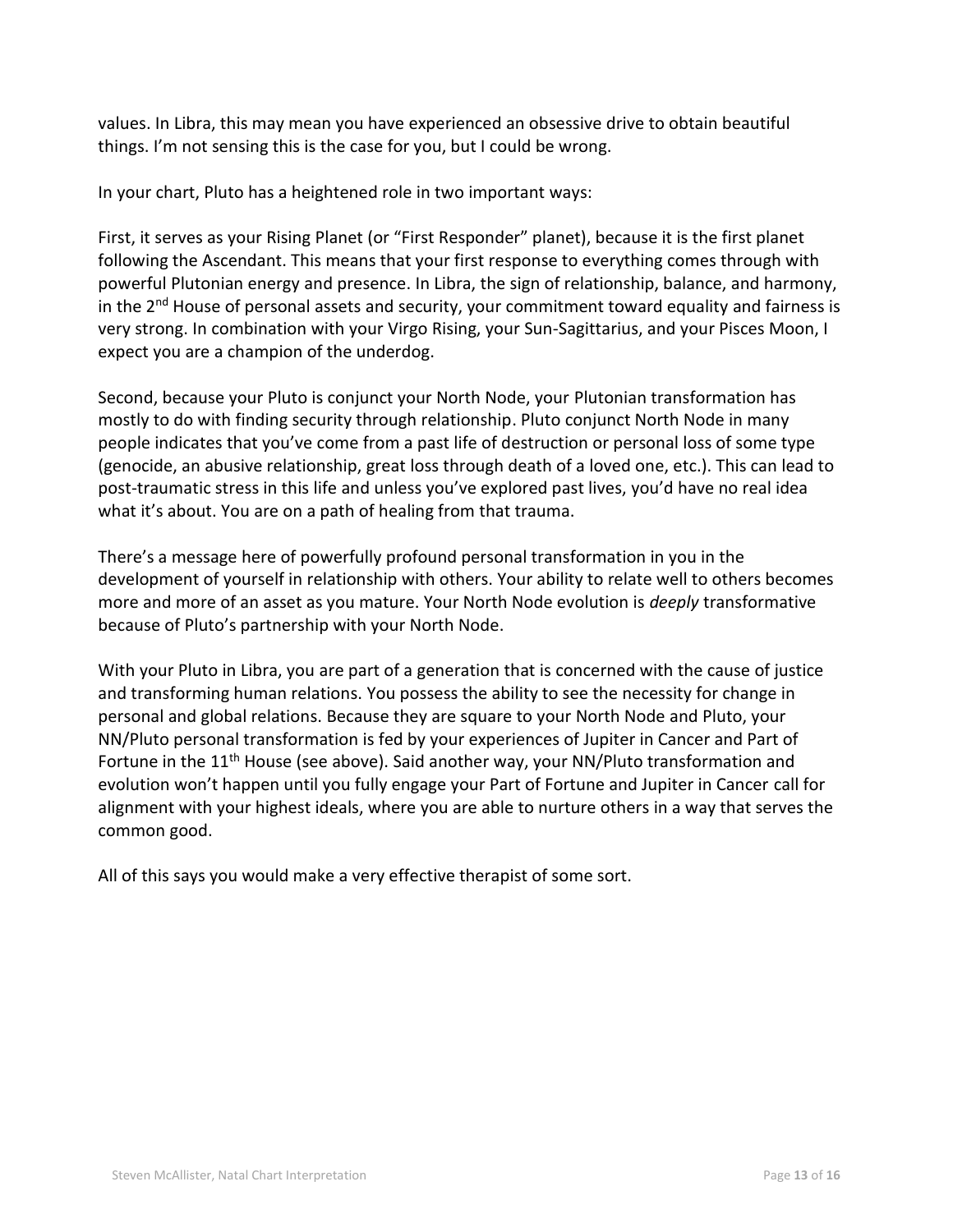#### **CURRENT TRANSITS**

The movement of the planets continually creates aspects (conjunctions, squares, oppositions…) between themselves and the natal placement of planets, as we go through our lives. These transits create for us even stronger experiences of our natal charts.

Currently, you are going through a *doozie* of planetary transit energies. These include transiting Saturn square your natal Uranus; transiting Uranus square your natal Mars; and transiting Uranus opposite your natal Uranus (which we all go through in our forties… we call it the mid-life crisis). The Uranus opposition itself is enough upheaval to go through in your forties. The addition of the other transits is what makes this a time of mega upheaval in your life. An extreme sense of restlessness and agitation are probably constants in your life right now.

Uranus is the god of radical, empowering, and sudden change. Sometimes it literally kicks us in the butt in the form of a physical accident or concussion. Because your natal Uranus is in the sign of Scorpio, though, yours is more likely to be a deep, mystical, psychic level of shift.

The good news is that these challenging planetary energies are not out to punish you; they seek to facilitate your soul evolution in a major way. You desire at this time to express your own unique individuality in ways that you have not felt free to express before. Because Saturn is also involved, you will have major doubts and maybe even a sense of guilt as you go, and the best you can do is to be present and intentional with the struggle. Know that it will all be quite fruitful.

You will have new insight during the course of these transits—which will settle out in a couple of years! Bear with it. It will become less intense as the Uranus→Mars transit continues to fade, which it is doing now. You are now moving past some of the worst sense of restlessness (maybe even anger), but the restlessness is not over yet. You are undergoing an important transition in your life, in which you will be, in some sense, reborn. You are entering a chrysalis stage, where ideas emerge that will be seeds for a new phase of your thinking. A process of change that has been underway for some years now will begin to manifest rather suddenly, as this impulsive and radical shift electrifies new ways of being. The habits of the past that need to be let go will be forced to yield, so that the new you can emerge.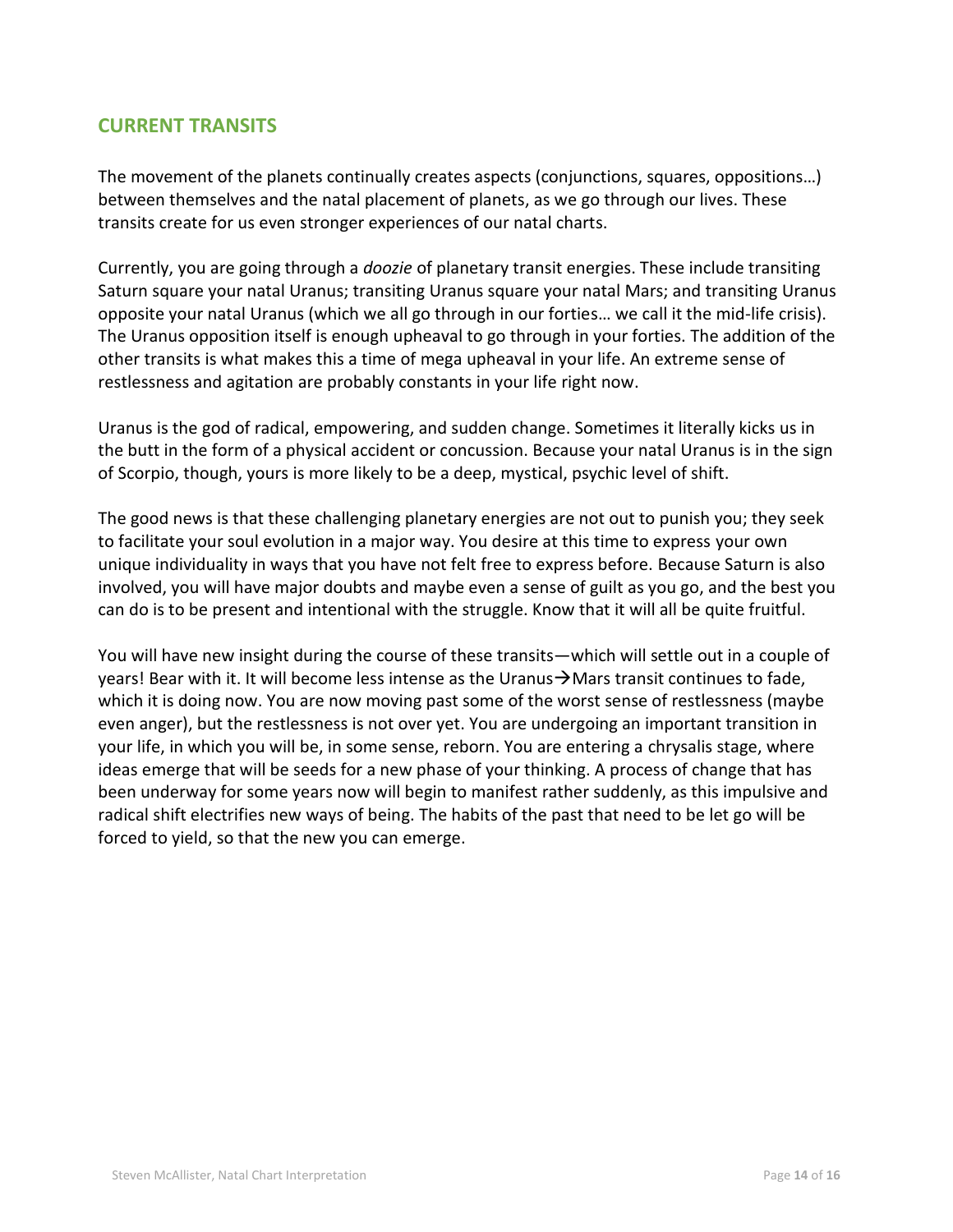#### **SOLAR RETURN**

I will add just a short note here around what is normally a full discussion, just to bring the point home, if I haven't already. Your solar return chart, which is a zodiac chart describing planetary influences on your current year (from your most recent birthday to your next), describes a major transformation in you spiritually. It involves Pluto, Jupiter, Saturn, and the Moon all in Capricorn in your 12<sup>th</sup> House. These first three are the 'culprits' that made 2020 the experience that it is was for everyone. For you, they call for a certain destruction and death of something within you, soulfully and spiritually, that you must confront, and then – this year – you will begin to rebuild and rebirth yourself. This is an essential process in your individuation, and, because it falls during the planetary transits described above, it is possibly one the most profound periods of personal transformation you will go through in your life! Be present with it and embrace it. It is meant to happen and will set your feet firmly on your path to becoming your truest, most authentic self.